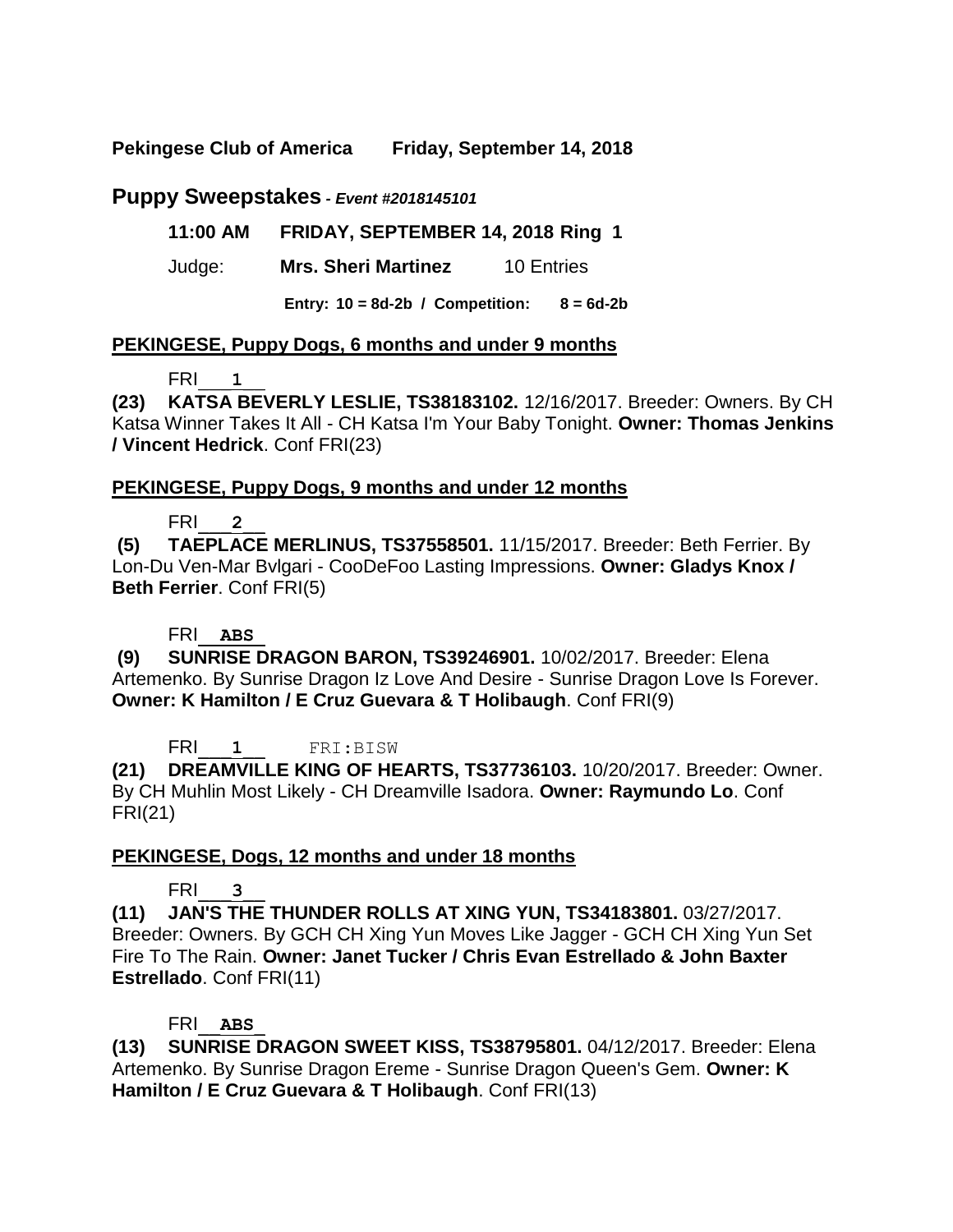FRI\_\_\_**1**\_\_

**(15) H. T. AFTER MIDNIGHT, TS35565301.** 08/26/2017. Breeder: Owner. By CH Muhlin Doo Wah - CH H. T. Because Of Wynne Dixie. **Owner: Deborah Thompson**. Conf FRI(15)

FRI\_\_\_**2**\_\_

**(17) GADABOUT'S LEGACY TO ST. AUBREY, TS37327001.** 04/15/2017. Breeder: Pamela Vanderpool. By CH St Aubrey Niklaus Of Elsdon - CH Pleiku Myarka Seriously. **Owner: Robert Denis / Pamela Vanderpool**. Conf FRI(17)

# **PEKINGESE, Puppy Bitches, 6 months and under 9 months**

FRI\_\_\_**1**\_\_

**(6) LOTUS QUE SERA SERA, FC753045 (CKC).** 02/01/2018. Breeder: Owner. By CH St Aubrey Galliano Of Elsdon - Yakee Garbo. **Owner: Robert Denis**. Conf FRI(6)

# **PEKINGESE, Puppy Bitches, 9 months and under 12 months**

FRI\_\_\_**1**\_\_ FRI:BOSBISW

**(8) PRIMA JOLENE, TS36351501.** 10/17/2017. Breeder: Owner. By GCH CH Diaquiris Cabaret - CH Muhlin Marquis Magnolia. **Owner: Barbara Streemke**. Conf FRI(8)

**FRIDAY Best in Puppy Sweepstakes\_\_21\_\_ Best of Opposite Sex to Best in Puppy Sweepstakes\_\_8\_\_**

# **Regular Dog and Bitch Classes** *- Event #2018145101*

**11:30 AM FRIDAY, SEPTEMBER 14, 2018 Ring 1**

Judge: **Mrs. Patricia Metzger** 24 Entries

**Entry: 40 = 14d - 10b 1Vb ( 12d - 3b ) / 1 Brace / Competition: 30 = 9d - 8b 1Vb ( 9d - 3b ) / 1 Brace**

### **PEKINGESE, Puppy Dogs, 9 months and under 12 months**

FRI\_\_\_**2**\_\_

 **5 TAEPLACE MERLINUS, TS37558501.** 11/15/2017. Breeder: Beth Ferrier. By Lon-Du Ven-Mar Bvlgari - CooDeFoo Lasting Impressions. **Owner: Gladys Knox / Beth Ferrier**.

FRI\_\_\_**1**\_\_ FRI:RWD

 **7 DEJA VU DREAMING OF DRAGONS, TS36252602.** 10/08/2017. Breeder: Susan Shephard. By CH Deja Vu Pleiku Brace Yourself - CH Klerkshof Taminaki. **Owner: Michael Llewylln / Angela Llewylln**.

# FRI\_\_**ABS**\_

 **9 SUNRISE DRAGON BARON, TS39246901.** 10/02/2017. Breeder: Elena Artemenko. By Sunrise Dragon Iz Love And Desire - Sunrise Dragon Love Is Forever. **Owner: K Hamilton / E Cruz Guevara & T Holibaugh**.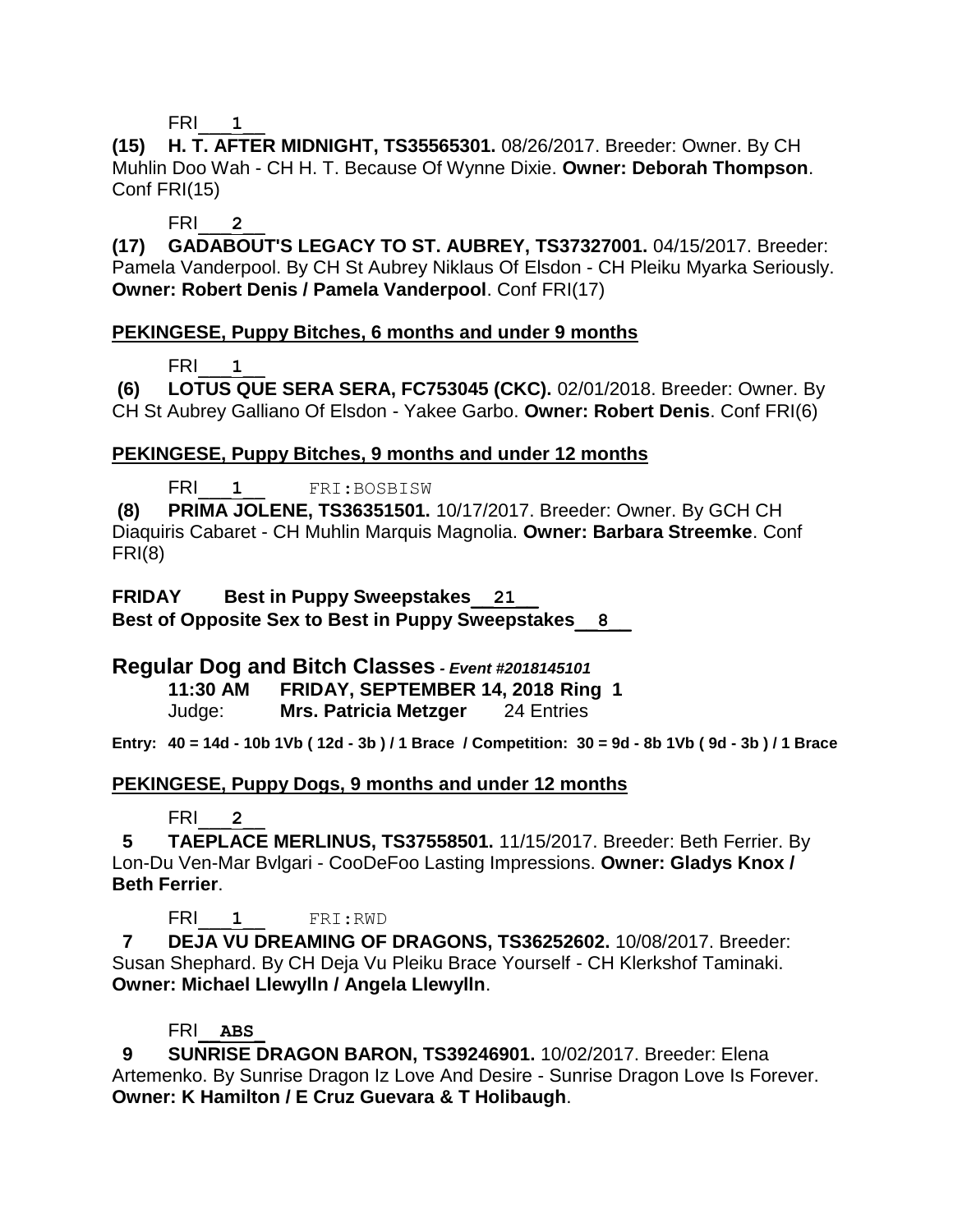### **PEKINGESE, Dogs, 12 months and under 18 months**

# FRI\_\_\_**4**\_\_

**11 JAN'S THE THUNDER ROLLS AT XING YUN, TS34183801.** 03/27/2017. Breeder: Owners. By GCH CH Xing Yun Moves Like Jagger - GCH CH Xing Yun Set Fire To The Rain. **Owner: Janet Tucker / Chris Evan Estrellado & John Baxter Estrellado**.

### FRI\_\_**ABS**\_

**13 SUNRISE DRAGON SWEET KISS, TS38795801.** 04/12/2017. Breeder: Elena Artemenko. By Sunrise Dragon Ereme - Sunrise Dragon Queen's Gem. **Owner: K Hamilton / E Cruz Guevara & T Holibaugh**.

# FRI\_\_\_**2**\_\_

**15 H. T. AFTER MIDNIGHT, TS35565301.** 08/26/2017. Breeder: Owner. By CH Muhlin Doo Wah - CH H. T. Because Of Wynne Dixie. **Owner: Deborah Thompson**.

# FRI\_\_\_**3**\_\_

**17 GADABOUT'S LEGACY TO ST. AUBREY, TS37327001.** 04/15/2017. Breeder: Pamela Vanderpool. By CH St Aubrey Niklaus Of Elsdon - CH Pleiku Myarka Seriously. **Owner: Robert Denis / Pamela Vanderpool**.

# FRI\_\_\_**1**\_\_

**19 SW/S MADE IN SIAM, KATH115836707 (THI).** 09/04/2017. Breeder: Owner. By Livanda Kashmir - Livanda Lady Elinor. **Owner: Suwan Ngamsiriwong**.

# **PEKINGESE, Bred By Exhibitor Dogs**

# FRI\_\_**ABS**\_

**21 DREAMVILLE KING OF HEARTS, TS37736103.** 10/20/2017. Breeder: Owner. By CH Muhlin Most Likely - CH Dreamville Isadora. **Owner: Raymundo Lo**.

FRI<sup>1</sup> FRI:WD BW BBBE

**23 KATSA BEVERLY LESLIE, TS38183102.** 12/16/2017. Breeder: Owners. By CH Katsa Winner Takes It All - CH Katsa I'm Your Baby Tonight. **Owner: Thomas Jenkins / Vincent Hedrick**.

# FRI\_\_**ABS**\_

**25 PEKEDEN BLACK SABBATH, TS37556701.** 01/17/2017. Breeder: Owners. By CH Pekeden Presidential - Pekeden Precious Girl. **Owner: Diane Bell / Thomas Curley**.

# **PEKINGESE, Open Dogs Under 8lbs (12mo & Older)**

# FRI\_\_\_**1**\_\_

**27 DREAMVILLE ROLLING THUNDER, TS38590902.** 03/14/2016. Breeder: Dr Raymond Lo. By Dreamville Giorgio - Dreamville Honey Gold. **Owner: Dawn Krautkramer**.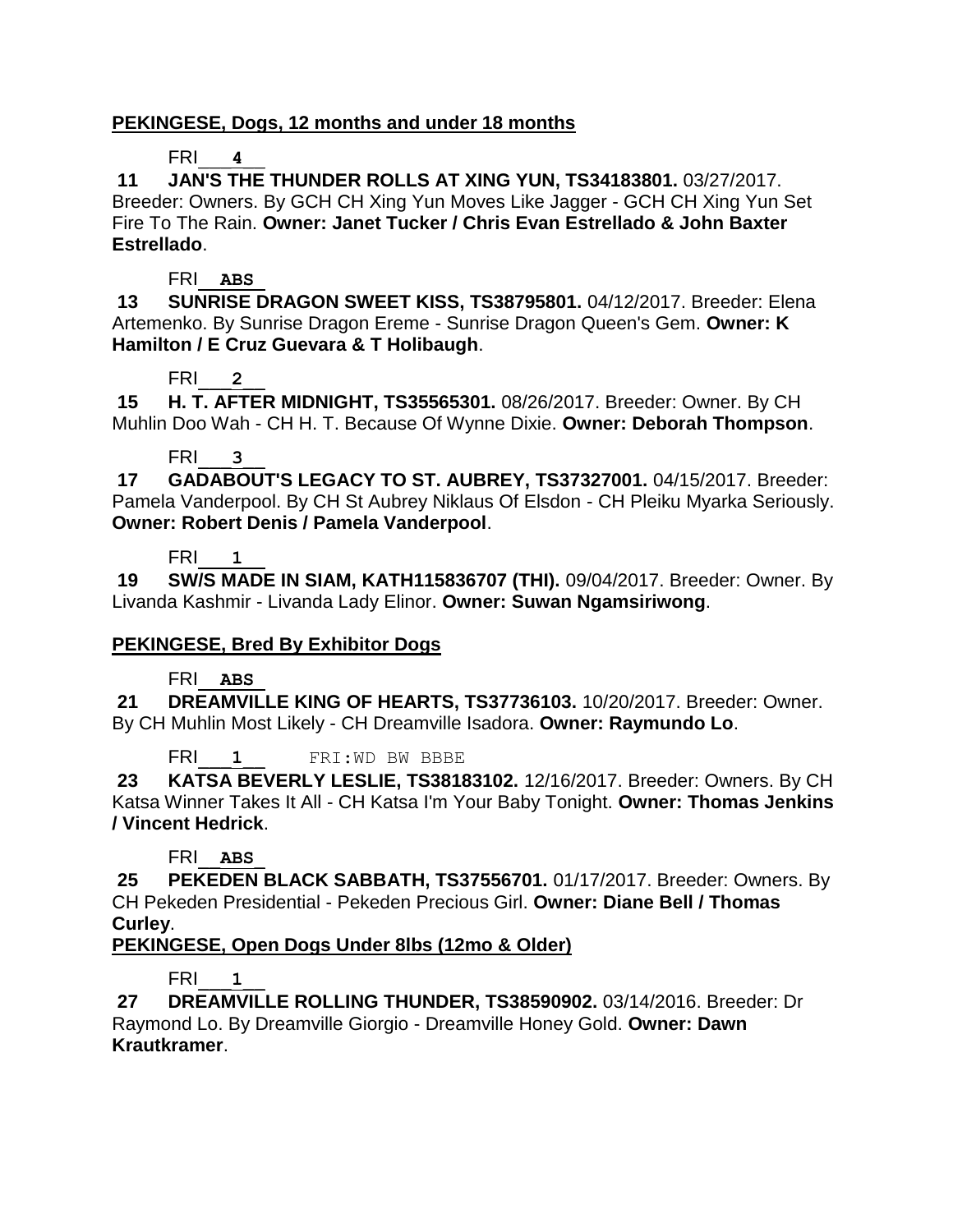### **PEKINGESE, Open Dogs 8lbs and Over-AOAC**

# FRI\_\_\_**1**\_\_

**29 DREAMVILLE ROCK OF AGES, TS38590901.** 03/14/2016. Breeder: Dr Raymond Lo. By Dreamville Giorgio - Dreamville Honey Gold. **Owner: Dawn Krautkramer**.

# FRI\_\_**ABS**\_

**31 SUNBURST CLARK KENT, TS30207101.** 02/17/2016. Breeder: Owners. By GCH CH Sunburst Sunshine Superman - CH Sunburst Chiquitita. **Owner: Karen Schultz-Fries / Richard Fries**.

\*\*\*\*\*\*\*\*\*\*\*\*\*\*\*\*\*\* DOG POINT SCHEDULE \*\*\*\*\*\*\*\*\*\*\*\*\*\*\*\*\* AKC Division 4 Point Schedule Effective May 16, 2018 for Pekingese 1 Point: 2 Dogs / 2 Points: 3 Dogs / 3 Points: 4 Dogs / 4 Points: 5 Dogs / 5 Points: 6 Dogs

**FRIDAY Winners Dog\_\_23\_ Reserve\_\_7\_\_ Points\_\_\_5\_\_\_ Dogs\_\_9\_\_**

# **PEKINGESE, Puppy Bitches, 6 months and under 9 months**

FRI\_\_\_**1**\_\_

 **6 LOTUS QUE SERA SERA, FC753045 (CKC).** 02/01/2018. Breeder: Owner. By CH St Aubrey Galliano Of Elsdon - Yakee Garbo. **Owner: Robert Denis**.

# **PEKINGESE, Puppy Bitches, 9 months and under 12 months**

FRI<sup>I</sup> **1**<br>FRI:WB BP

 **8 PRIMA JOLENE, TS36351501.** 10/17/2017. Breeder: Owner. By GCH CH Diaquiris Cabaret - CH Muhlin Marquis Magnolia. **Owner: Barbara Streemke**.

### FRI\_\_\_**2**\_\_

**10 LIVANDA PHILOMENA, AV00752202.** 12/03/2017. Breeder: Owner. By Livanda Lukka - Livanda Miss Miranda. **Owner: Andrea Liivesey**.

# **PEKINGESE, Bitches, 12 months and under 18 months**

FRI\_\_\_**1**\_\_

**12 H. T. RUN AROUND SUE, TS34536101.** 05/17/2017. Breeder: Owner. By CH Lon Du Roll About's Man of LaMancha - CH H. T. Aye Calypso. **Owner: Deborah Thompson**.

# **PEKINGESE, Bred By Exhibitor Bitches**

# FRI\_\_**ABS**\_

**14 KATSA ANASTASIA BEAVERHAUSEN, TS38183103.** 12/16/2017. Breeder: Owners. By CH Katsa Winner Takes It All - CH Katsa I'm Your Baby Tonight. **Owner: Thomas Jenkins / Vincent Hedrick**.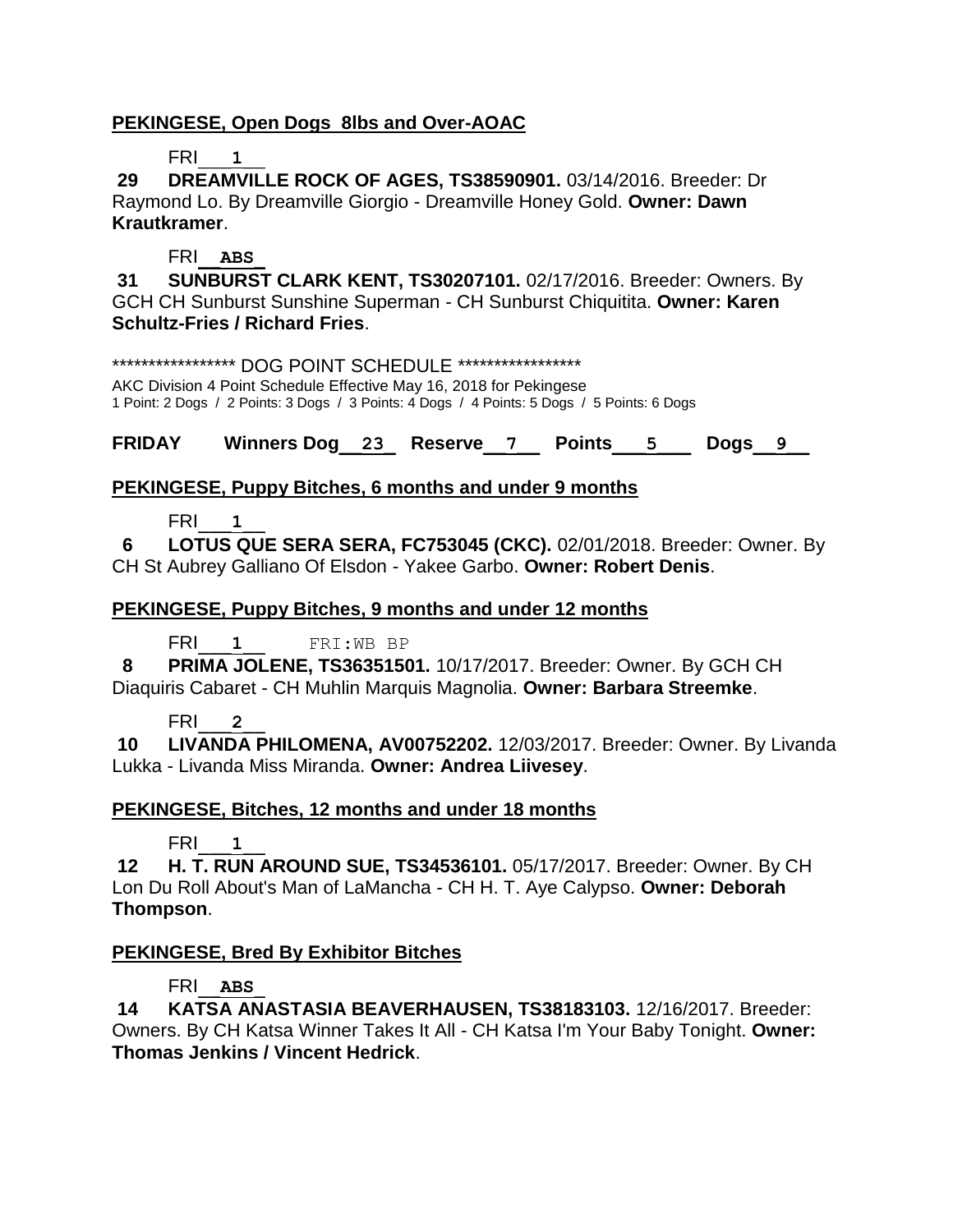FRI\_\_\_**2**\_\_

**16 DEJA VU KISS ME QUICK, TS36252603.** 10/08/2017. Breeder: Owner. By CH Deja Vu Pleiku Brace Yourself - CH Klerkshof Taminaki. **Owner: Susan F Shephard**.

# FRI\_\_\_**3**\_\_

**18 SUN VALLEY'S PORSCHE, TS38050002.** 10/02/2017. Breeder: Owners. By CH Sun Valley's Peter Pan - CH Pleiku Tender Moment. **Owner: Rona Shoolroy / Chapman Root II**.

FRI\_\_\_**1**\_\_

**20 PEKEDEN PRIMA DONA, TS35533001.** 01/25/2016. Breeder: Owners. By GCH CH Pekeden PhD For Schuyler - CH Pekeden Lucious. **Owner: Diane Bell / Thomas Curley**.

# **PEKINGESE, Open Bitches 8lbs and Over-AOAC**

FRI\_\_\_**1**\_\_ FRI:RWB

**22 LIONKING GLORY DAYS, BS579993 (CKC).** 09/17/2014. Breeder: Natalie Lachance. By St Aubrey Galliano Of Elsdon - Katerings All Fired Up For Glory. **Owner: Nathalie Lachance / Robert R Denis & Barbara A Denis**.

### FRI\_\_**ABS**\_

**24 SUNRISE DRAGON GALA BIRD, TS39306601.** 02/03/2017. Breeder: Elena Artemenko. By Sunrise Dragon Latin Lover - Sunrise Dragon Beloved Star. **Owner: K Hamilton / E Cruz Guevara & T Holibaugh**.

\*\*\*\*\*\*\*\*\*\*\*\*\*\*\*\*\*\*\*\* BITCH POINT SCHEDULE \*\*\*\*\*\*\*\*\*\*\*\*\*\*\*\*\*

AKC Division 4 Point Schedule Effective May 16, 2018 for Pekingese 1 Point: 2 Bitches / 2 Points: 3 Bitches / 3 Points: 4 Bitches / 4 Points: 5 Bitches / 5 Points: 6 Bitches

**FRIDAY Winners Bitch\_\_8\_\_ Reserve\_\_22\_ Points\_\_\_5\_\_\_ Bitches\_\_8\_\_**

# **PEKINGESE, Veteran Bitches, 7-10 yrs**

FRI<sub>1</sub><sup>FRI:BVET</sup>

**26 CH DEJA VU RECKLESS ABANDON, TR56286302.** 08/21/2006. Breeder: Owner & Beth Overstreet. By CH Deja Vu Sir Gold For Pekehuis - CH Karousel Dragonfly. **Owner: Susan F Shephard**.

# **PEKINGESE - Best of Breed Competition**

# FRI\_\_**BB**

**33 CH DREAMVILLE JERSEY BOY, TS33326201.** 12/08/2015. Dog. Breeder: Raymundo Lo. By Dreamville's Marvelous - Dreamville Taste Of Honey. **Owner: Howard Fan / Raymundo W Lo**.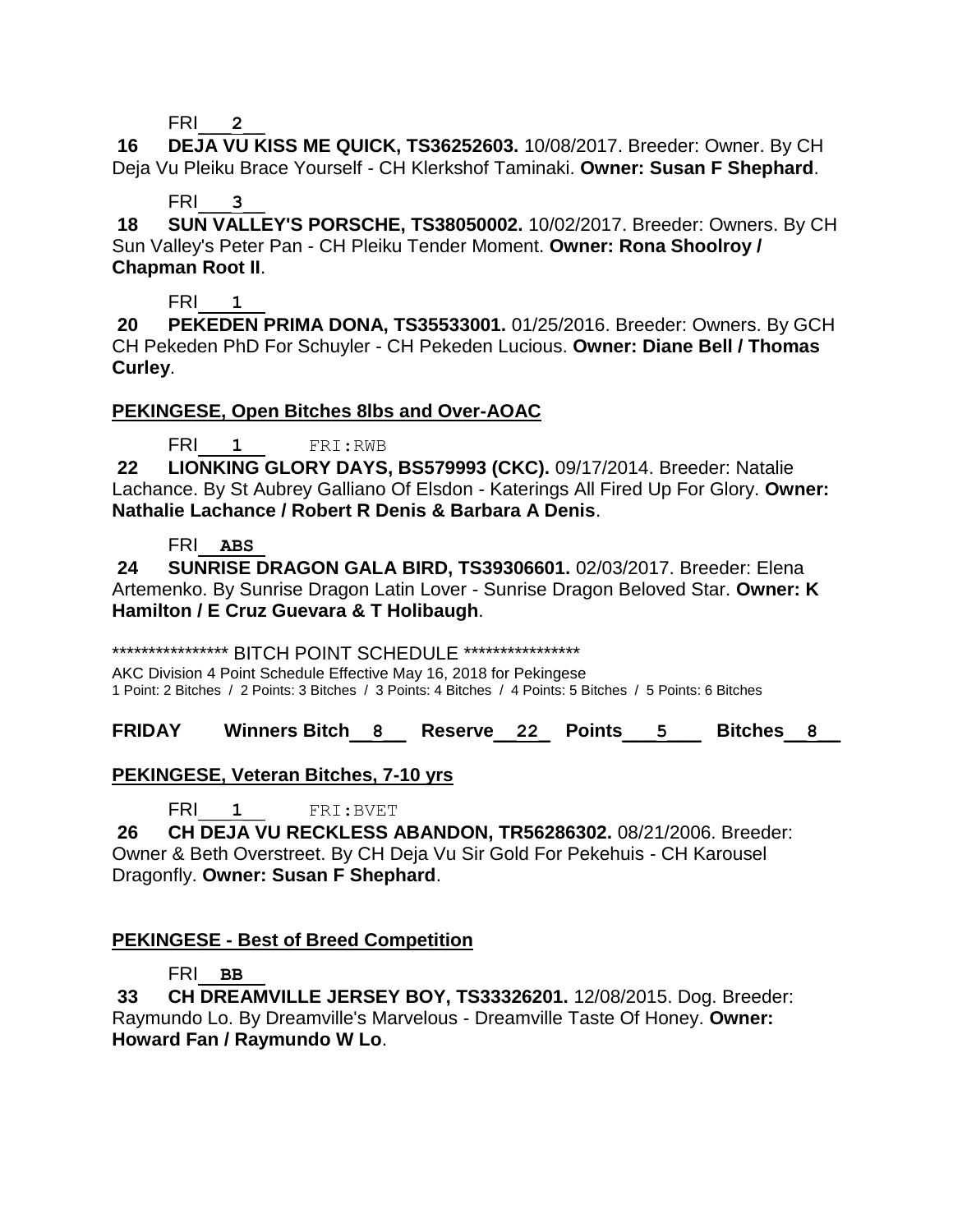#### FRI\_\_**ABS**\_

**35 CH SUNRISE DRAGON MISTER TWISTER, TS34376401.** 06/20/2016. Dog. Breeder: Elena Artemenko. By Sunrise Dragon Iz Love And Desire - Sunrise Dragon Golden Queen. **Owner: Kathy Hamilton / E Cruz Guevara & T Holibaugh**.

#### FRI\_**SelD**\_

**37 CH SUNRISE DRAGON NIKOLA, TS32537302.** 05/08/2016. Dog. Breeder: Elena Artemenko. By Sunrise Dragon Iz Love And Desire - Sunrise Dragon Gracious Love. **Owner: Stephanie Hill / Alexandra Romero & Sandra Jones**.

### FRI\_\_\_\_\_\_

**39 GCHB CH SILVERGATE ASLAN CROWN HEALER RAFAEL, TS27938202.**  08/01/2015. Dog. Breeder: Owners. By CH Deja Vu True Grit At Shambala - CH Roll-About's Gold Seduction. **Owner: Lori Stephen / Mark Stephen & Nicole Cooper**.

### FRI\_\_\_\_\_\_

**41 CH COODEEFOO WELL ARMED, TS35376001.** 07/17/2017. Dog. Breeder: Eugene Hinson III & Randall Ferguson. By GCH CH CooDeeFoo Bringin' On The Fire - CooDeeFoo Strawberry Wine. **Owner: Gladys Knox / Jerry Knox, Eugene G Hinson III & Randall C Ferguson**.

#### FRI\_\_\_\_\_\_

**43 GCH CH PASSION MALACHY'S LORD JAMES, TS33308301.** 02/28/2017. Dog. Breeder: Owners. By GCHS CH Palacegarden Malachy - GCH CH Yakee My Favourite Ante. **Owner: Colleen Skinner / Roma Skinner**. Brace FRI(43)

### FRI\_\_\_\_\_\_

**45 GCH CH PASSION LUCKY LUC, TS33516501.** 03/07/2017. Dog. Breeder: Owners. By CH Oremor's HiWins Luciano At DaBuew - GCH CH Yakee Love Now Pay Later. **Owner: Colleen Skinner / Roma Skinner**. Brace FRI(45)

# FRI\_\_\_\_\_\_

**47 CH DELUNA HULK, TS31587403.** 04/01/2016. Dog. Breeder: Criadero Deluna. By Diaquiris On The Edge Of Fame - Livanda Eternal Flame. **Owner: Juan Carlos De Luna**.

### FRI\_\_**ABS**\_

**49 GCH CH HI-WIN'S LUCAS AT DA-BUEW, TS24179102.** 09/30/2014. Dog. Breeder: Hiram Stewart & Daisy Wilburn. By CH Oremor's Hi-Win Luciano At Da-Buew - Hi-Win's Drem-On At Da-Buew. **Owner: Rick Ly / Hiram Stewart**.

### FRI\_\_**ABS**\_

**51 CH SANTAVERDI SPECTACULAR AT HIWINS AND DABUEW, TS32240801.** 

07/14/2016. Dog. Breeder: Owner. By GCH CH Hi-Wins Lucas At Da-Buew - CH Windemere's Will O'The Wisp. **Owner: Kathy Masilla**.